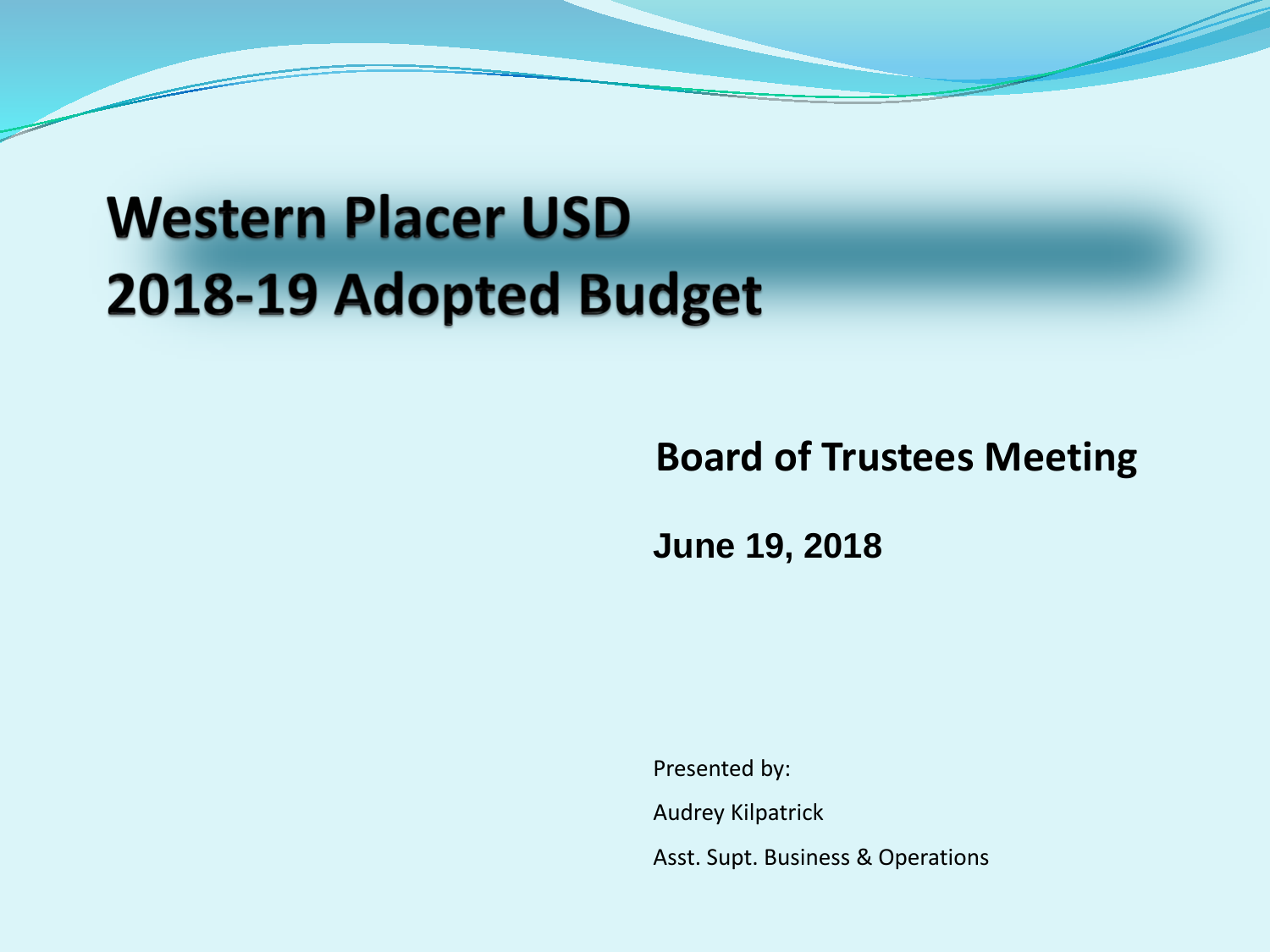## WPUSD 2018-19 Budget Assumptions

- The 2018-19 budget assumptions are used to prepare the 2018-19 Budget and multi-year projections for 2019-20 and 2020-21 fiscal years.
- They are built with assumptions provided by PCOE Common Message, School Services of California, the State Dept. of Finance (DOF), FCMAT LCFF Calculator, federal funding projections and district trends and data. Property taxes, state allocations, LCFF Funding estimates, new legislature, federal funding and budget projections.
- The budget also reflects the State's 2018-19 May Revise proposals.
- Detailed 2018-19 budget and enrollment assumptions for all funds were presented at a public hearing and board meeting on June 5, 2018.
- Budget does not include any changes from the recently adopted State Budget approval as it is awaiting Governor's approval.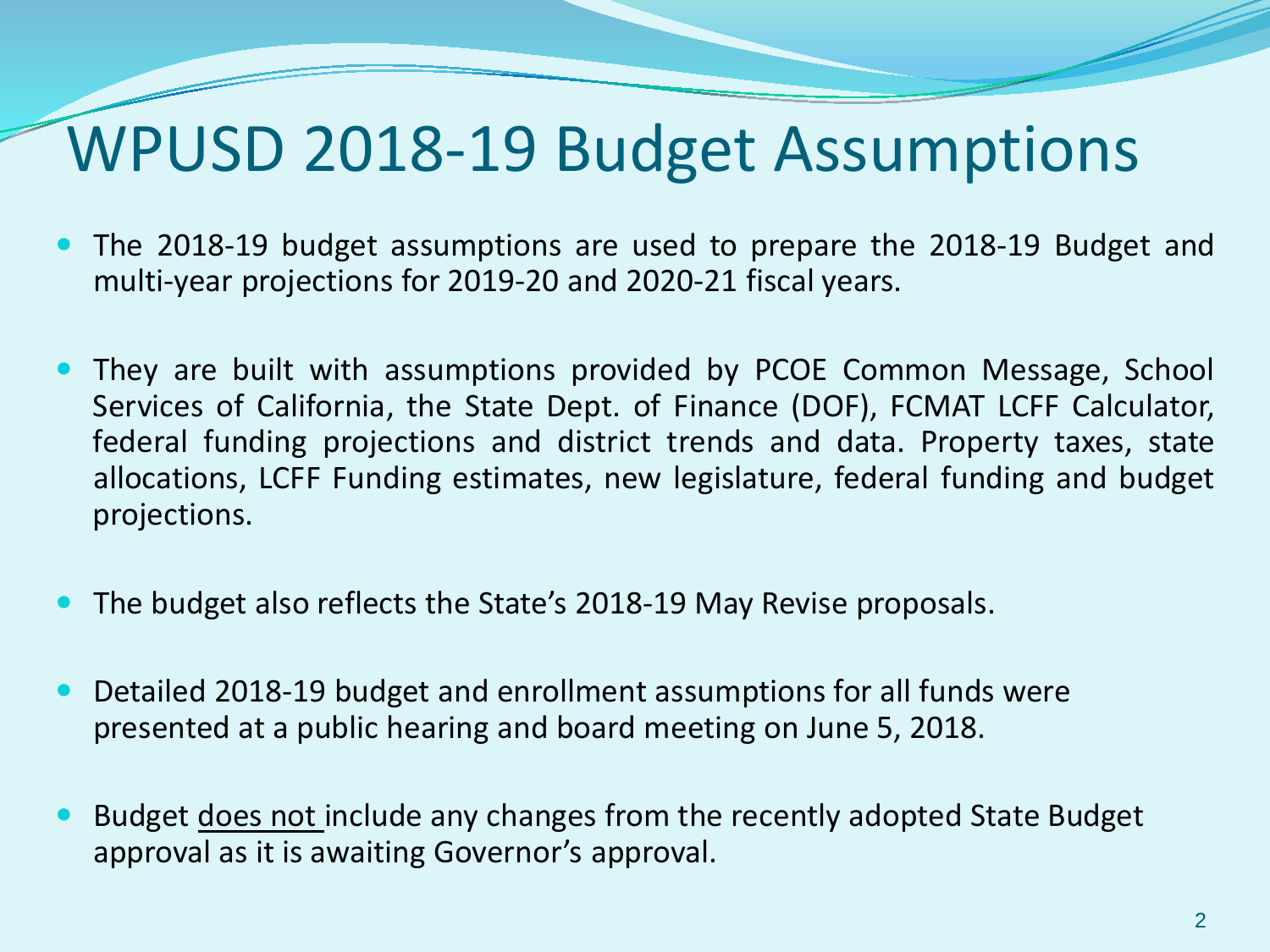|                |                                                              | <b>Adopted Budget</b> |                   |                        |  |
|----------------|--------------------------------------------------------------|-----------------------|-------------------|------------------------|--|
|                |                                                              |                       | 2018-19           |                        |  |
|                |                                                              | <b>Unrestricted</b>   | <b>Restricted</b> | Combined               |  |
|                | Revenues                                                     |                       |                   |                        |  |
|                | <b>LCFF Funding - Base</b>                                   | 56,066,633            | 985,440           | 57,052,073             |  |
|                | <b>LCFF Funding - Supplemental</b><br><b>Federal Revenue</b> | 3,731,847             | 2,273,363         | 3,731,847<br>2,273,363 |  |
|                | <b>State Revenue</b>                                         | 3,541,537             | 4,330,096         | 7,871,633              |  |
|                | Local Revenue                                                | 1,446,000             | 2,659,989         | 4,105,989              |  |
|                | <b>Total Revenue</b>                                         | 64,786,017            | 10,248,888        | 75,034,905             |  |
| <b>WPUSD</b>   | Expenditures                                                 |                       |                   |                        |  |
|                | <b>Certificated Salaries</b>                                 | 27,259,170            | 5,063,805         | 32,322,975             |  |
|                | <b>Classified Salaries</b>                                   | 5,874,197             | 3,457,579         | 9,331,776              |  |
| 2018-19        | <b>Benefits</b>                                              | 12,408,611            | 6,339,717         | 18,748,328             |  |
|                | <b>Books and Supplies</b>                                    | 4,374,312             | 1,188,045         | 5,562,357              |  |
|                | Other Services & Oper. Exp                                   | 4,662,803             | 2,140,004         | 6,802,807              |  |
| <b>General</b> | Capital Outlay                                               | 110,000               | 220,000           | 330,000                |  |
|                | Other Outgo 7xxx                                             | 225,075               | 1,918,108         | 2,143,183              |  |
|                | Transfer of Indirect 73xx                                    | (853, 024)            | 849,155           | (3,869)                |  |
| <b>Fund</b>    | <b>Total Expenditures</b>                                    | 54,061,144            | 21,176,413        | 75,237,557             |  |
|                | Deficit/Surplus                                              | 10,724,873            | (10, 927, 525)    | (202, 652)             |  |
|                | Transfers out                                                | (23, 360)             |                   | (23, 360)              |  |
| <b>Budget</b>  | <b>Contributions to Restricted</b>                           | (11, 087, 525)        | 11,087,525        |                        |  |
|                | Net increase (decrease) in Fund Balance                      | (386, 012)            | 160,000           | (226, 012)             |  |
|                | <b>Beginning Balance</b>                                     | 3,340,335             | 335,964           | 3,676,299              |  |
|                | <b>Ending Fund Balance</b>                                   | 2,954,323             | 495,964           | 3,450,287              |  |
|                | <b>Components of Ending Fund Balance</b>                     |                       |                   |                        |  |
|                | Nonspendable:                                                |                       |                   |                        |  |
|                | Reserve - Revolving Fund                                     | 5,000                 |                   | 5,000                  |  |
|                | <b>Restricted:</b>                                           |                       |                   |                        |  |
|                | <b>Reserve - Designated Programs</b>                         |                       | 495,964           | 495,964                |  |
|                | Unassigned/Unappropriated:                                   |                       |                   |                        |  |
|                | Reserve - Economic Uncertainty @ 3%                          | 2,257,828             |                   | 2,257,828              |  |
|                | Reserve - RRM Contribution Increase to 3%                    |                       |                   |                        |  |
|                | Reserve - Charter Technical Assistance                       | 200,555               |                   | 200,555                |  |
|                | <b>Reserve - Unassigned Economic Uncertainty</b>             |                       |                   |                        |  |
|                | surplus/(deficit)                                            | 490,940               |                   | 490,940                |  |
| 3              | <b>Total Ending Fund Balance</b>                             | 2,954,323             | 495,964           | 3,450,287              |  |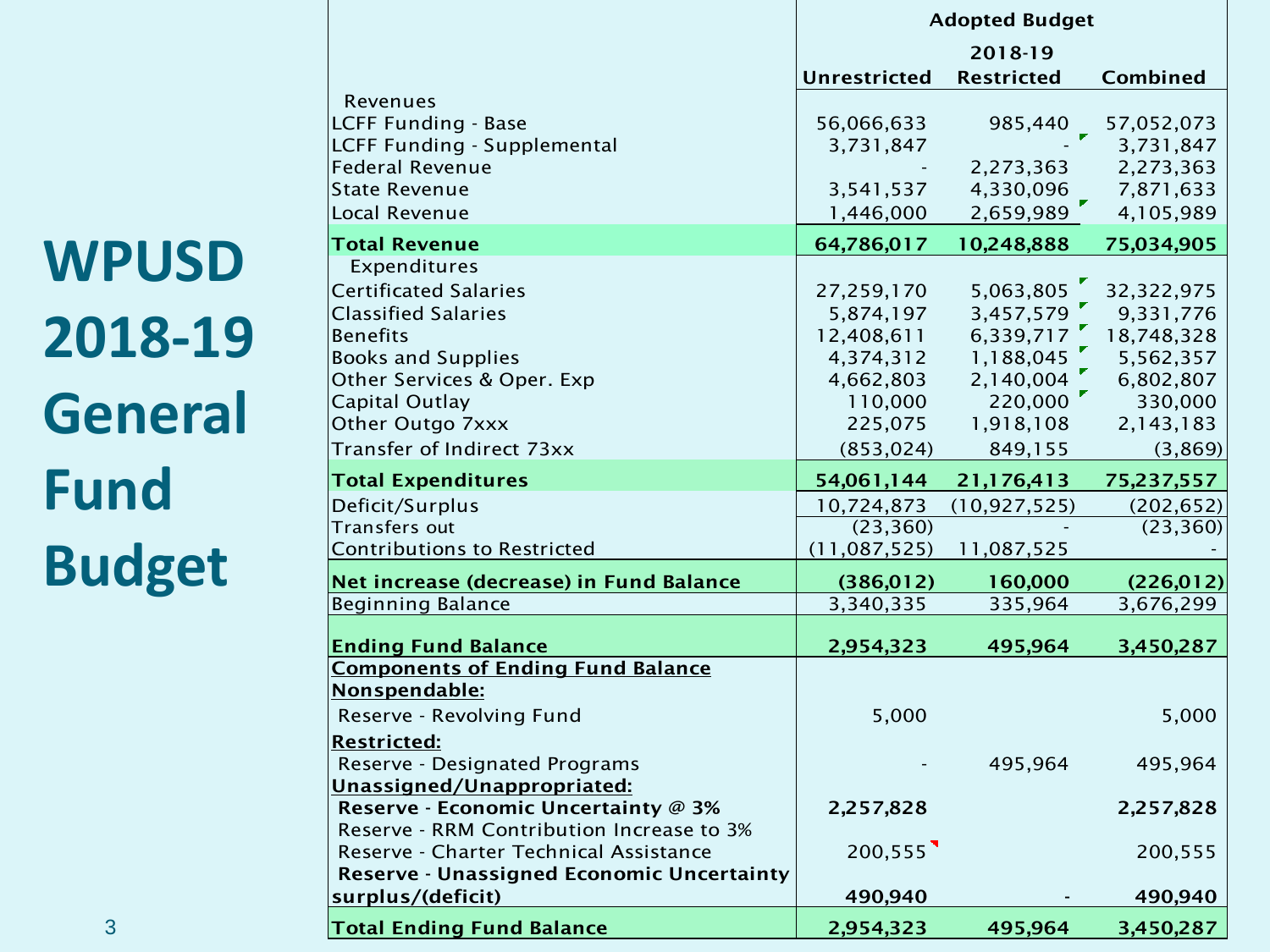### 2017-18 2<sup>nd</sup> Interim vs. 2017-18 Estimated Actuals

|                                           | <b>Second Interim</b> | <b>Estimated Actuals</b> |                       |                       | 2nd Interim         |                |                                     |  |  |
|-------------------------------------------|-----------------------|--------------------------|-----------------------|-----------------------|---------------------|----------------|-------------------------------------|--|--|
|                                           | 2017-18               |                          | 2017-18               |                       | VS                  |                |                                     |  |  |
|                                           | Combined              |                          | Restricted            | Combined              | <b>Est. Actuals</b> |                |                                     |  |  |
|                                           |                       | <b>Unrestricted</b>      |                       |                       | <b>Variance</b>     |                |                                     |  |  |
| Revenues<br>LCFF Funding - Base           | 53, 341, 674          | 52,486,989               |                       | 924,605 53,411,594    | 69,920              |                | <b>Major Changes in 2017-18</b>     |  |  |
| LCFF Funding - Supplemental               | 3,275,264             | 3,279,771                |                       | 3,279,771             | 4,507               |                |                                     |  |  |
| <b>Federal Revenue</b>                    | 2,456,639             | 2,394                    | 2,456,725             | 2,459,119             | 2,480               |                | <b>Budget</b>                       |  |  |
| State Revenue                             | 6,334,642             | 2,201,708                | 4,159,647             | 6,361,355             | 26,713              |                |                                     |  |  |
| Local Revenue                             | 4,339,821             | 1,808,830                | 3,039,747             | 4,848,577             | 508,756             | $\overline{2}$ | Revenues:                           |  |  |
| <b>Total Revenue</b>                      | 69,748,040            | 59,779,692               |                       | 10,580,724 70,360,416 | 612,376             |                | <b>LCFF Funding Increase</b>        |  |  |
| Expenditures                              |                       |                          |                       |                       |                     |                |                                     |  |  |
| Certificated Salaries                     | 31,938,073            | 26,741,516               |                       | 5,210,799 31,952,315  | 14,242              | 3              | - P-2 7 ADA<br>\$75,000             |  |  |
| <b>Classified Salaries</b>                | 9,228,886             | 5,980,212                | 3,315,995             | 9,296,207             | 67,321              | $\overline{4}$ | 25,000<br><b>State Revenues</b>     |  |  |
| Benefits                                  | 17,231,953            | 11,589,288               |                       | 5,611,425 17,200,713  | (31, 240)           |                | 510,000<br><b>Local Revenues</b>    |  |  |
| <b>Books and Supplies</b>                 | 7,049,327             | 5,570,323                |                       | 1,591,799 7,162,122   | 112,795             | 6              |                                     |  |  |
| Other Services & Oper. Exp                | 7,958,119             | 5,490,574                | 3,062,632             | 8,553,206             | 595,087             |                | \$610,000<br>Change in Revenues     |  |  |
| Capital Outlay                            | 611,841               | 108,500                  | 542,645               | 651,145               | 39,304              | 8              |                                     |  |  |
| Other Outgo 7xxx                          | 2,161,173             | 297,406                  | 1,742,220             | 2,039,626             | (121, 547)          |                |                                     |  |  |
| Transfer of Indirect 73xx                 | (3,229)               | (896, 858)               | 893,629               | (3,229)               |                     |                | Expenditures:                       |  |  |
| <b>Total Expenditures</b>                 | 76,176,143            | 54,880,961               | 21,971,144 76,852,105 |                       | 675,962             |                | Salaries & Benefits<br>\$50,000     |  |  |
| Deficit/Surplus                           | (6, 428, 103)         | 4,898,731                | (11,390,420)          | (6, 491, 689)         | (63, 586)           |                | Services, Operating & Other         |  |  |
| Transfers out                             | (173, 360)            | (173, 360)               |                       | (173, 360)            |                     |                | Books, Supplies<br>625,000          |  |  |
| Contributions to Restricted               |                       | (10, 551, 193)           | 10,551,193            |                       |                     |                |                                     |  |  |
|                                           |                       |                          |                       |                       |                     |                | Change in Expenditures<br>\$673,000 |  |  |
| Net increase (decrease) in Fund Balance   | (6,601,463)           | (5,825,822)              | (839, 227)            | (6,665,049)           | (63, 586)           |                |                                     |  |  |
| <b>Beginning Balance</b>                  | 10,341,348            | 9,166,157                | 1,175,191             | 10,341,348            |                     |                | Total Net decrease in               |  |  |
| <b>Ending Fund Balance</b>                | 3,739,885             | 3,340,335                | 335,964               | 3,676,299             | (63,586)            |                | Projected 17/18 Ending              |  |  |
| <b>Components of Ending Fund Balance</b>  |                       |                          |                       |                       |                     |                | <b>Fund Balance</b><br>\$63,000     |  |  |
| Nonspendable:                             |                       |                          |                       |                       |                     |                |                                     |  |  |
| Reserve - Revolving Fund                  | 5,000                 | 5,000                    |                       | 5,000                 |                     |                |                                     |  |  |
| Reserve - Prepaid Expenditures            |                       | 16,516                   |                       | 16,516                | 16,516              |                |                                     |  |  |
| <b>Restricted:</b>                        |                       |                          |                       |                       |                     |                | <b>Estimated Ending</b>             |  |  |
| Reserve - Designated Programs             | 244,422               |                          | 319,464               | 319,464               | 75,042              |                |                                     |  |  |
| Reserve - Prepaid Expenditures            |                       |                          | 16,500                | 16,500                | 16,500              |                | Fund Balance June 30, 2018 -        |  |  |
| Unassigned/Unappropriated:                |                       |                          |                       |                       |                     |                | \$3,676,299                         |  |  |
| Reserve - Economic Uncertainty @ 3%       | 2,290,485             | 2,310,764                |                       | 2,310,764             | 20,279              |                |                                     |  |  |
| Reserve - Deferred Maintenance Reserve    | 140,936               |                          |                       |                       | (140, 936)          |                |                                     |  |  |
| Reserve - Charter Technical Assistance    | 93,812                | 262,287                  |                       | 262,287               | 168,475             |                |                                     |  |  |
| Reserve - Unassigned Economic Uncertainty |                       |                          |                       |                       |                     |                |                                     |  |  |
| surplus/(deficit)                         | 965,230               | 745,768                  |                       | 745,768               | (219, 462)          |                |                                     |  |  |
| <b>Total Ending Fund Balance</b>          | 3,739,885             | 3,340,335                | 335,964               | 3,676,299             | (63, 586)           |                | 4                                   |  |  |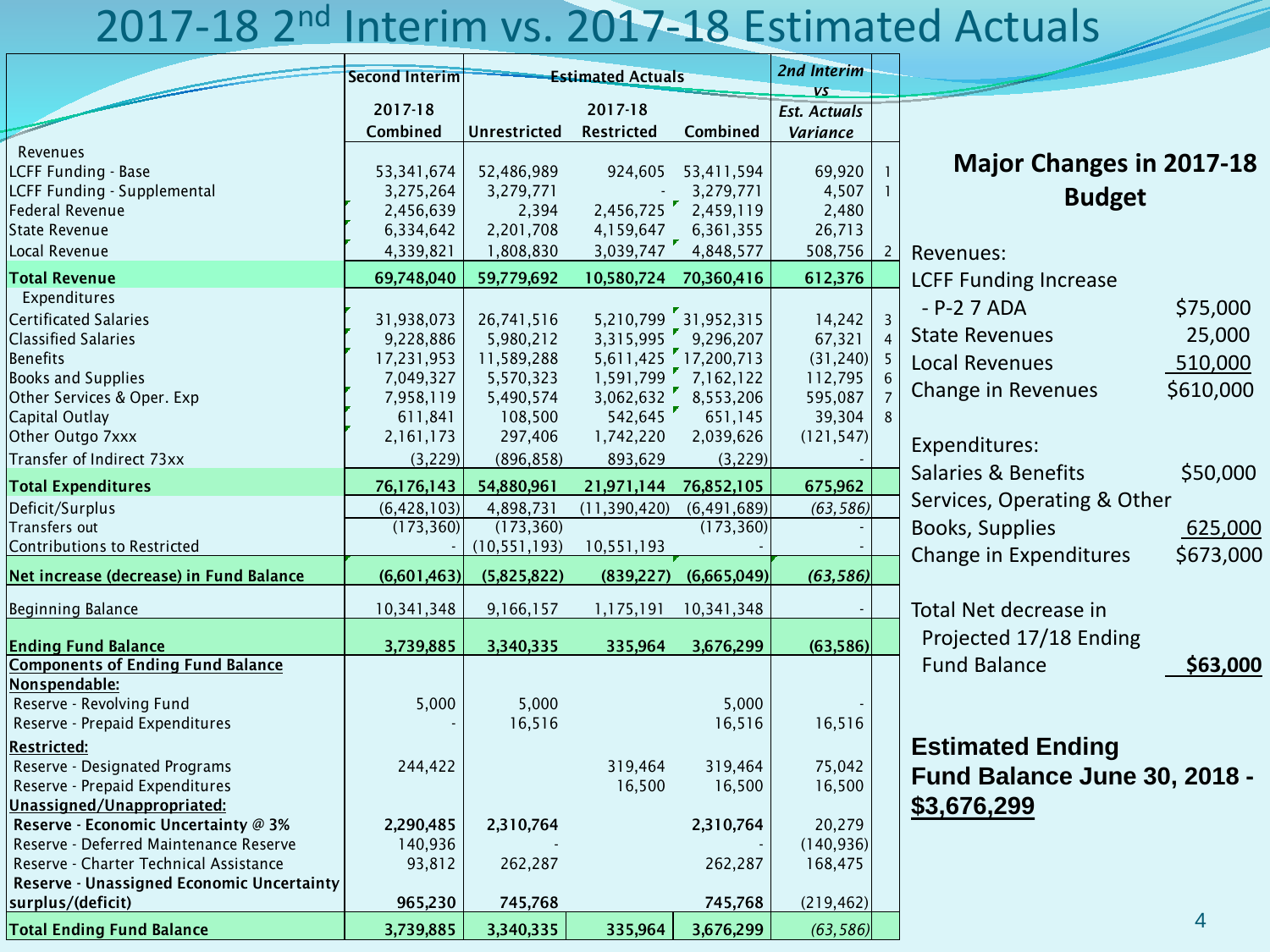# Enrollment and ADA Projections

For the 2017-18 school year, the District enrollment increased by 82 students, a 1.3% increase. With the exception of a one-year decline of 54 students in 2014-15, the District has experienced an average annual enrollment increase of approximately 1.0% over the past seven years.

Average Daily Attendance rates (ADA) have ranged from a high of 96.2% in 2015-16 to a low of 95.5% in 2012-13 with an average ADA rate of 95.8% for the last five years.

Enrollment and attendance projections for the current 2017-18 budget year and the next three budget years are listed below:

|                                  | 17/18            |                |                   |                   |
|----------------------------------|------------------|----------------|-------------------|-------------------|
|                                  | <b>Estimated</b> | 18/19          | 19/20             | 20/21             |
|                                  | <b>Actuals</b>   | <b>Adopted</b> | <b>Projection</b> | <b>Projection</b> |
| <b>Enrollment</b>                | 6,960            | 7,030          | 7,100             | 7,171             |
| <b>ADA Yield</b>                 | 95.8%            | 95.8%          | 95.8%             | 95.8%             |
| <b>ADA</b>                       | 6,686            | 6,753          | 6,821             | 6,889             |
| % Increase (Decrease) Enrollment | 1.3%             | 0.0%           | 1.0%              | 1.0%              |
| # Increase (Decrease) Enrollment | 82               | 70             | 70                | 71                |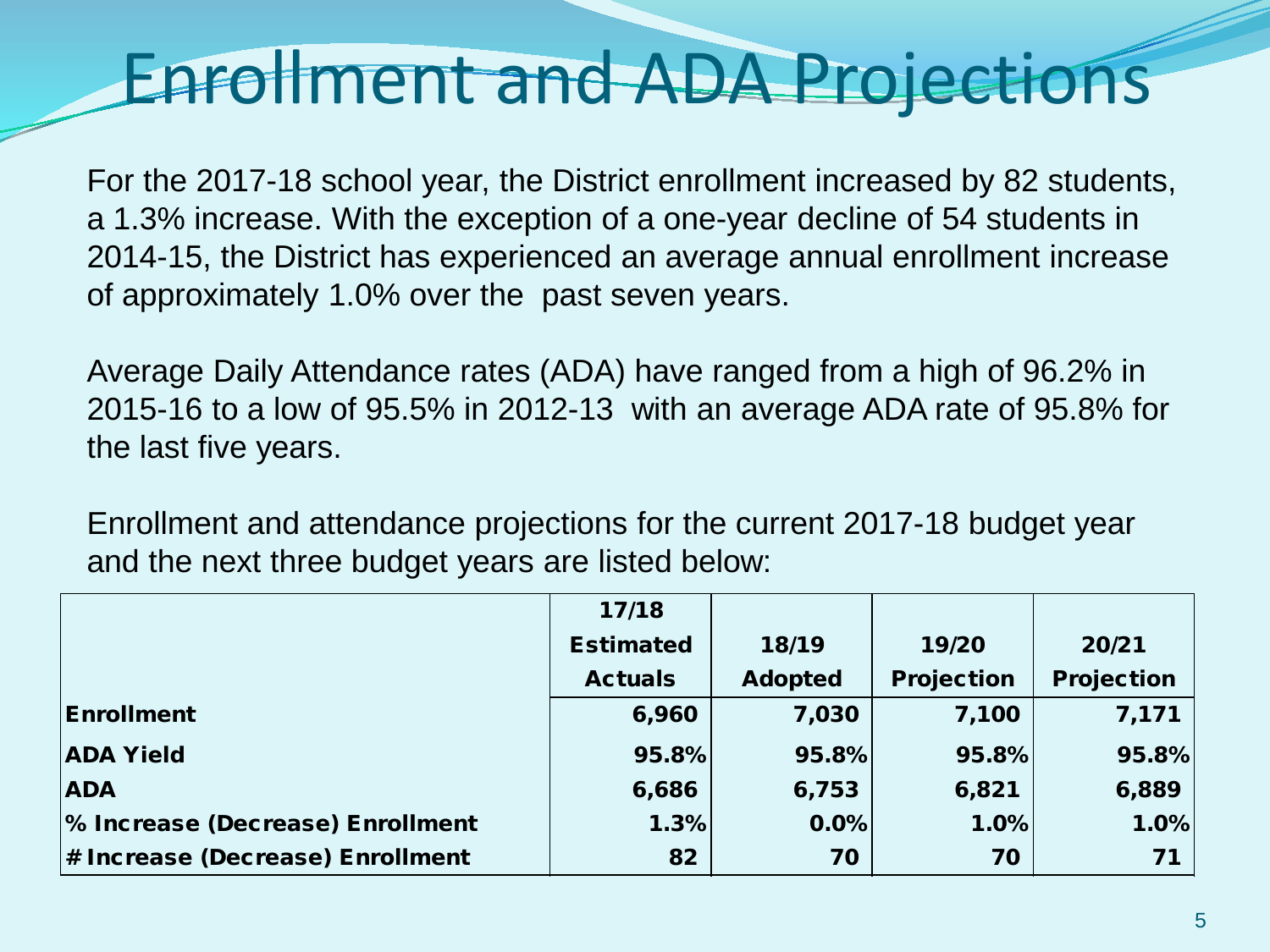### Categorical Revenues and Contributions (Encroachment)

#### **Other State Programs**

Programs outside the LCFF, including Special Education and Child Nutrition will receive the statutory COLA of 2.71%.

#### **One-Time Funding**

The Governor has proposed more than \$2 billion in one-time discretionary funds for school districts, which equates to approximately \$344/ADA. Equates to \$ \$2.3 million for WPUSD. *(Recent State budget approval lowered funding to \$168/ADA or \$1.1 million for WPUSD)*

#### **Contributions to Restricted Programs**

Some categorical programs require contributions from the district unrestricted funds as the funding received does not cover the expenditures for that specific program. A summary of the change in contributions from 2018-19 Adopted to 2017-18 Estimated Actuals Budget is presented below:

| <b>Contributions to Restricted Programs</b> |                 |                            |                          |            |                                                                                                                                                                                                                                                                                                                     |  |  |  |  |
|---------------------------------------------|-----------------|----------------------------|--------------------------|------------|---------------------------------------------------------------------------------------------------------------------------------------------------------------------------------------------------------------------------------------------------------------------------------------------------------------------|--|--|--|--|
|                                             |                 |                            |                          |            | 2017-18 Estimated Actuals and 2018-19 Adopted Budget                                                                                                                                                                                                                                                                |  |  |  |  |
| Program                                     | <b>Resource</b> | 2017-18<br><b>Estimate</b> | 2018-19<br><b>Budget</b> | Change     | Comments                                                                                                                                                                                                                                                                                                            |  |  |  |  |
| Special Ed-Basic Grant<br>(PL94-142)        | 3310            | \$1,733,576                | \$1,902,594              | \$169,018  | PERS and H&W increases (\$77k); step<br>movement (\$35k); positions<br>added/increased during 17/18: \$43k                                                                                                                                                                                                          |  |  |  |  |
| Spec Ed Pre-School                          | 3315            | \$21,030                   | \$141                    | (\$20,889) | Transfer of .2 FTE to Resource 3320                                                                                                                                                                                                                                                                                 |  |  |  |  |
| Spec Ed Pre-School                          | 3320            | \$2,276                    | \$170,383                | \$168,107  | Transfer of 1.5 FTE from Resources 3315<br>and 6500                                                                                                                                                                                                                                                                 |  |  |  |  |
| <b>Special Education</b>                    | 6500            | \$6,916,324                | \$7,136,420              | \$220,096  | Inc. in Special Ed revenues \$40k, inc. in<br>Billback/Interdistrict Services \$90k; transfer<br>of Billback cost from unrestricted to<br>restricted \$77k; step & column/<br>STRS/H&W costs \$140k; dec. in indirect<br>rate \$25k; elimination of legal setlements<br>\$82k; inc in projected NPA/NPS costs \$60k |  |  |  |  |
| Maintenance                                 | 8150            | \$1,877,987                | \$1,877,987              | \$0        |                                                                                                                                                                                                                                                                                                                     |  |  |  |  |
|                                             |                 |                            |                          | \$536,332  |                                                                                                                                                                                                                                                                                                                     |  |  |  |  |
| <b>Total Special Ed Contribution</b>        |                 | \$8,673,206                | \$9,209,538              | \$536,332  |                                                                                                                                                                                                                                                                                                                     |  |  |  |  |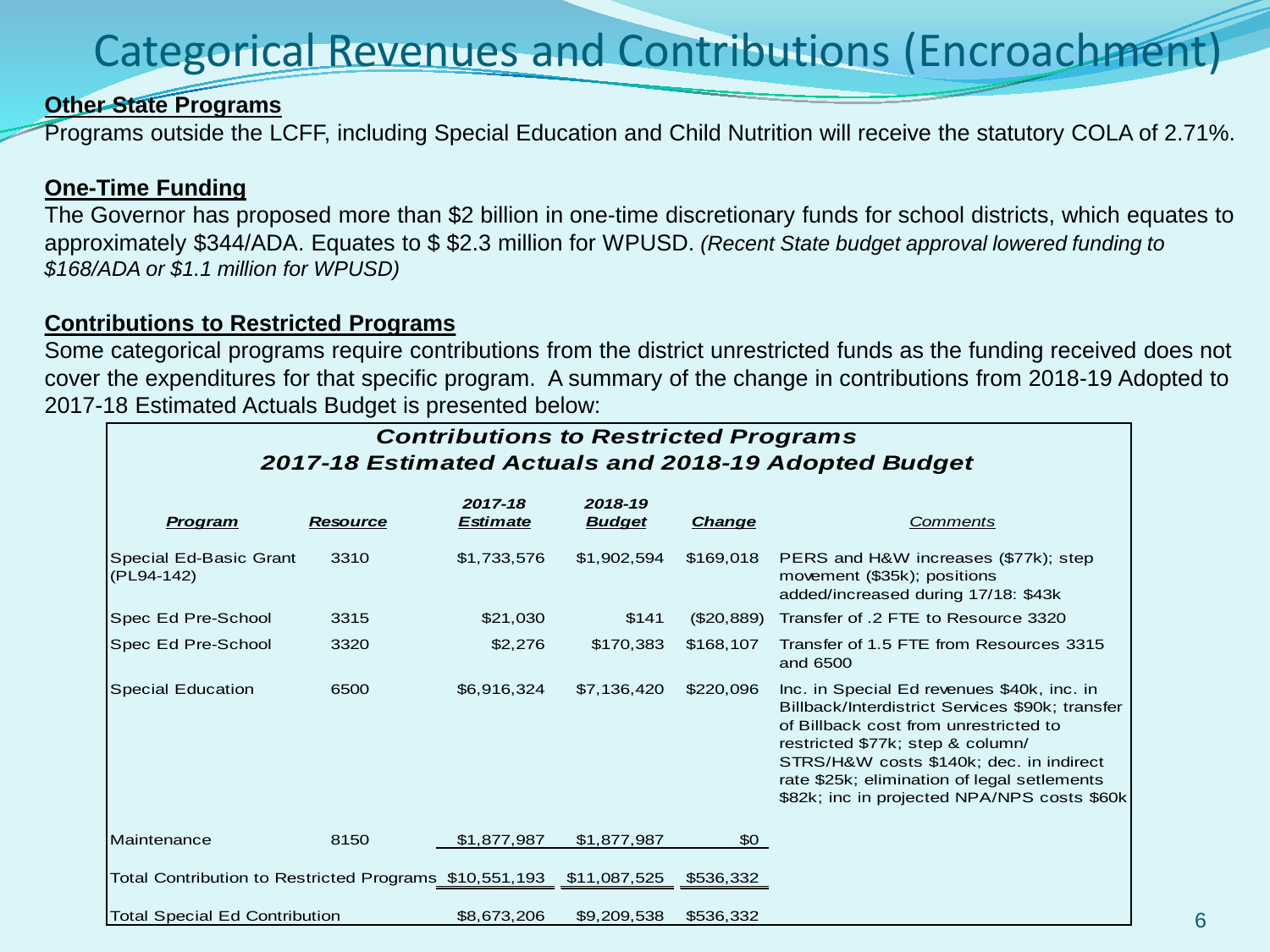## **CalSTRS and CalPERS Employer Contributions**

STRS employer rates increased to 16.28% in 2018-19, up from 14.43% in 2017-18, while CalPERS increased to 17.7% in 2018-19 from 15.53% in 2017-18. CalPERS is not subject to state law and the CalPERS Board can change rates as needed.

|                      | <b>PERS</b><br><b>Adopted</b> | <b>PERS Projected</b> |         |         |         |         |         |         |  |  |
|----------------------|-------------------------------|-----------------------|---------|---------|---------|---------|---------|---------|--|--|
| <b>Fiscal Year</b>   | 2017-18                       | 2018-19               | 2019-20 | 2020-21 | 2021-22 | 2022-23 | 2023-24 | 2024-25 |  |  |
| <b>Employer Rate</b> | 15.53%                        | $17.7\%$              | 20.0%   | 22.7%   | 23.7%   | 26.10%  | 26.80%  | 27.30%  |  |  |

| <b>STRS Rates Per Legislation</b> |         |         |         |         |  |  |  |  |  |  |
|-----------------------------------|---------|---------|---------|---------|--|--|--|--|--|--|
| <b>Fiscal Year</b>                | 2017-18 | 2018-19 | 2019-20 | 2020-21 |  |  |  |  |  |  |
| <b>STRS Employer Rate</b>         | 14.43%  | 16.28%  | 18.13%  | 19.10%  |  |  |  |  |  |  |

For WPUSD the CalSTRS and CalPERS costs associated with the employer rates increase over the next three years area are as follows:

|                                           | 2018-19   |  | 2019-20     | 2020-2021 |             |  |
|-------------------------------------------|-----------|--|-------------|-----------|-------------|--|
| <b>STRS Additional Costs Per Year</b>     | 567,700   |  | 579,054     | \$        | 306,960     |  |
| <b>PERS Additional Costs Per Year</b>     | 156,187   |  | 165,793     |           | 169,448     |  |
| Total Per Year \$                         | 723,887   |  | 744,847     |           | 476,408     |  |
|                                           |           |  |             |           |             |  |
| <b>STRS Additional Costs - Cumulative</b> | 1,640,130 |  | \$2,219,184 |           | \$2,526,144 |  |
| <b>PERS Additional Costs - Cumulative</b> | 374,203   |  | 539,996     |           | 709,444     |  |
| <b>Total Cumulative</b>                   | 2,014,333 |  | 2,759,180   |           | 3,235,588   |  |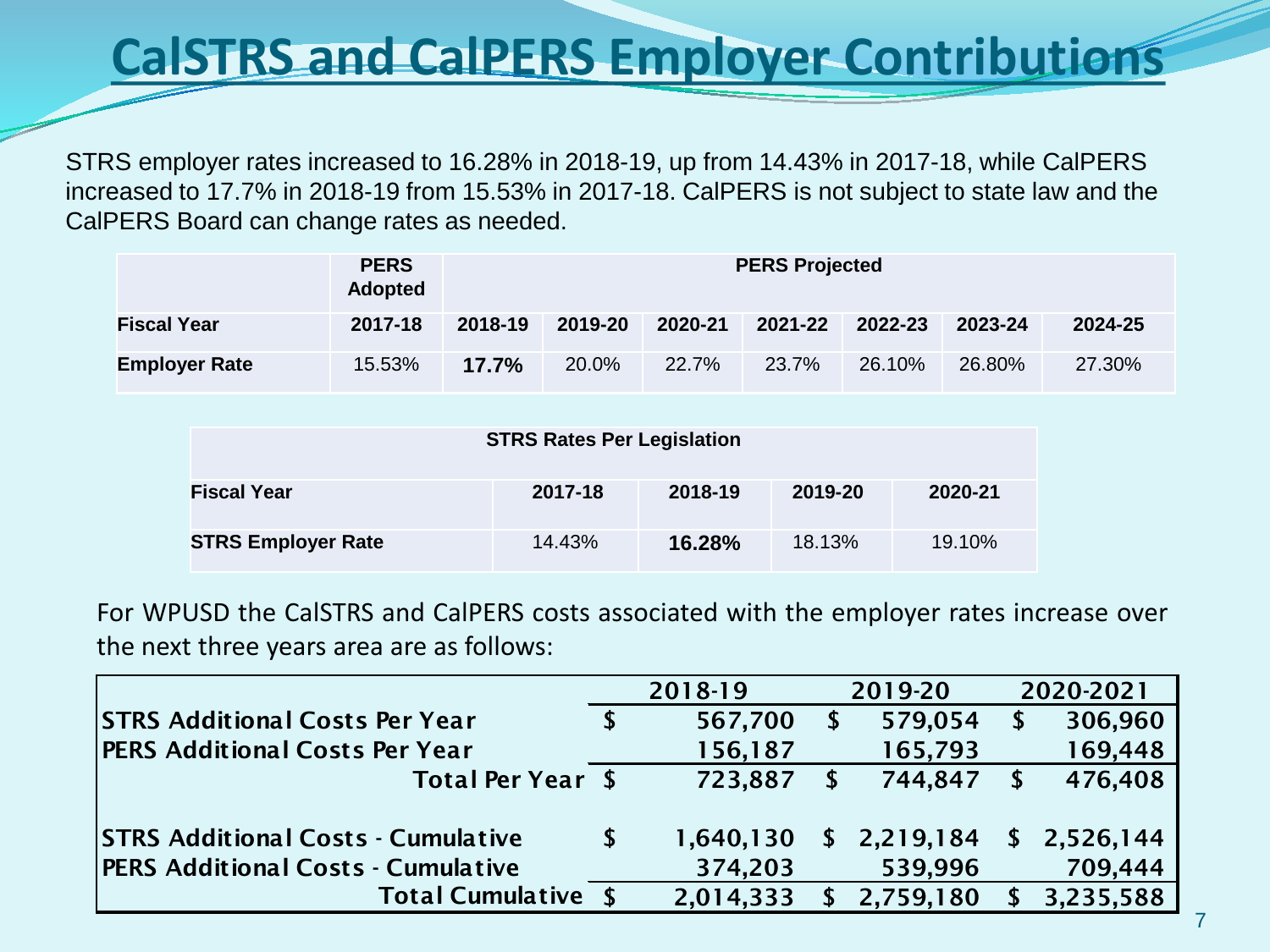|             |                                                                | <b>Adopted</b>           | Projection              | Projection      |
|-------------|----------------------------------------------------------------|--------------------------|-------------------------|-----------------|
|             |                                                                | <b>Budget</b><br>2018-19 | 2019-20                 | 2020-2021       |
|             |                                                                | <b>Combined</b>          | <b>Combined</b>         | <b>Combined</b> |
|             | Revenues                                                       |                          |                         |                 |
|             | LCFF Funding - Base                                            | 57,052,073               | 59,053,164              | 61,188,564      |
|             | LCFF Funding - Supplemental                                    | 3,731,847                | 3,872,807               | 3,977,785       |
|             | <b>Federal Revenue</b>                                         | 2,273,363                | 2,273,363               | 2,273,363       |
|             | <b>State Revenue</b>                                           | 7,871,633                | 5,127,421               | 5,127,421       |
|             | Local Revenue                                                  | 4,105,989                | 3,805,108               | 3,805,108       |
|             | <b>Total Revenue</b>                                           | 75,034,905               | 74,131,863              | 76,372,241      |
|             | Expenditures                                                   |                          |                         |                 |
|             | <b>Certificated Salaries</b>                                   | 32,322,975               | 32,999,240              | 33,692,001      |
|             | <b>Classified Salaries</b>                                     | 9,331,776                | 9,464,421               | 9,598,923       |
|             | <b>Benefits</b>                                                | 18,748,328               | 19,804,314              | 20,608,233      |
|             | <b>Books and Supplies</b>                                      | 5,562,357                | 3,031,423               | 3,031,423       |
|             | Other Services & Oper. Exp                                     | 6,802,807                | 6,716,384               | 6,716,384       |
|             | Capital Outlay                                                 | 330,000                  | 150,000                 | 150,000         |
|             | Other Outgo 7xxx                                               | 2,143,183                | 2, 143, 183             | 2, 143, 183     |
|             | Transfer of Indirect 73xx                                      | (3,869)                  | (3,869)                 | (3,869)         |
| Multi-Year  | <b>Total Expenditures</b>                                      | 75,237,557               | 74,305,096              | 75,936,277      |
|             | Deficit/Surplus                                                | (202, 652)               | (173,233)               | 435,964         |
|             | Transfers In (\$150,000 From Fund 17 in 20-21)                 |                          |                         | 150,000         |
| Projections | Transfers out                                                  | (23,360)                 | (23,360)                | (23,360)        |
|             | Contributions to Restricted                                    |                          |                         |                 |
|             | Net increase (decrease) in Fund<br><b>Balance</b>              | (226, 012)               |                         | 562,604         |
|             | <b>Beginning Balance</b>                                       | 3,676,299                | (196, 593)<br>3,450,287 | 3,253,694       |
|             |                                                                |                          |                         |                 |
|             | <b>Ending Fund Balance</b>                                     | 3,450,287                | 3,253,694               | 3,816,298       |
|             | <b>Components of Ending Fund Balance</b>                       |                          |                         |                 |
|             | Nonspendable:                                                  |                          |                         |                 |
|             | Reserve - Revolving Fund                                       | 5,000                    | 5,000                   | 5,000           |
|             | <b>Restricted:</b>                                             |                          |                         |                 |
|             | Reserve - Designated Programs                                  | 495,964                  | 655,964                 | 815,964         |
|             | Unassigned/Unappropriated:                                     |                          |                         |                 |
|             | Reserve - Economic Uncertainty @ 3%                            | 2,257,828                | 2,229,854               | 2,278,789       |
|             | Reserve - Additional LCFF Supplemental                         |                          |                         |                 |
|             | Required Increase Budget 19-20 & 20-21                         |                          | 140,960                 | 245,938         |
|             | Reserve - RRM Contribution Increased                           |                          |                         |                 |
|             | to 3% in 2020-21                                               |                          |                         | 344,463         |
|             | Reserve - Charter Technical Assistance                         | 200,555                  | 138,823                 | 77,091          |
|             | Reserve - Unassigned Economic<br>Uncertainty surplus/(deficit) | 490,940                  |                         |                 |
| 8           |                                                                |                          | 83,094                  | 49,053          |
|             | <b>Total Ending Fund Balance</b>                               | 3,450,287                | 3,253,694               | 3,816,298       |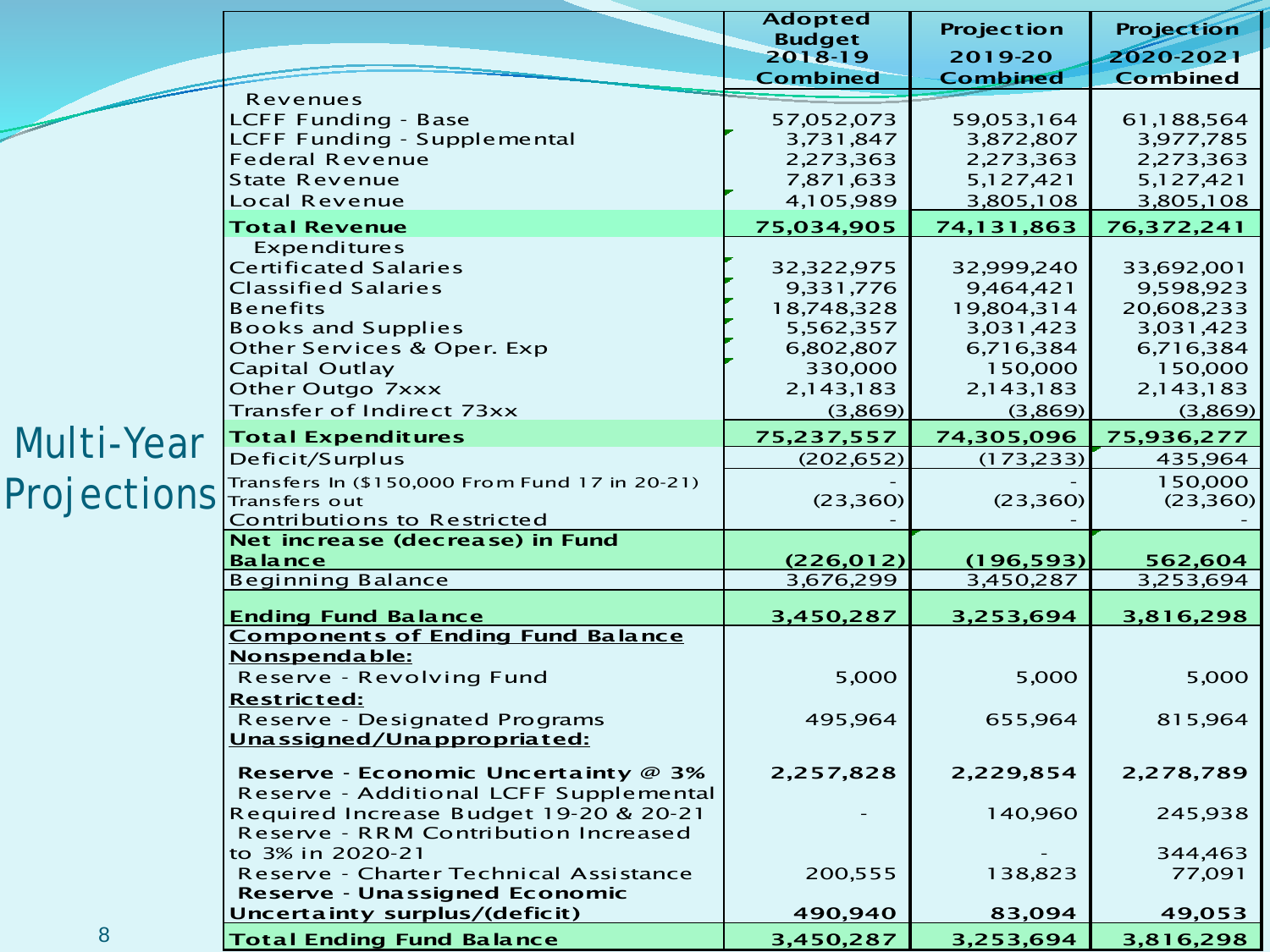### **Details of Components of Ending Fund Balance**

| 2018-19 Ending Fund<br><b>Balance Components</b><br>(\$3,450,287): |                                                                               | <b>Adopted Budget</b><br>2018-19<br>Combined | Projection<br>2019-20<br>Combined | Projection<br>2020-2021<br>Combined |
|--------------------------------------------------------------------|-------------------------------------------------------------------------------|----------------------------------------------|-----------------------------------|-------------------------------------|
|                                                                    | <b>Ending Fund Balance</b>                                                    | 3,450,287                                    | 3,253,694                         | 3,816,298                           |
| Nonspendable:<br>\$5,000                                           | <b>Components of Ending Fund Balance</b><br>Nonspendable:                     |                                              |                                   |                                     |
|                                                                    | Reserve - Revolving Fund                                                      | 5,000                                        | 5,000                             | 5,000                               |
| Restricted:                                                        | <b>Restricted:</b>                                                            |                                              |                                   |                                     |
| \$495,964                                                          | <b>Reserve - Designated Programs</b>                                          | 495,964                                      | 655,964                           | 815,964                             |
|                                                                    | Unassigned/Unappropriated:                                                    |                                              |                                   |                                     |
| Reserve for EU (3%): -<br>\$2,257,828                              | Reserve - Economic Uncertainty @ 3%<br>Reserve - Additional LCFF Supplemental | 2,257,828                                    | 2,229,854                         | 2,278,789                           |
|                                                                    | Required Increase Budget 19-20 & 20-21                                        |                                              | 140,960                           | 245,938                             |
| Board designated:                                                  | Reserve - RRM Contribution Increase to 3%                                     |                                              |                                   | 344,463                             |
| \$200,555                                                          | Reserve - Charter Technical Assistance                                        | 200,555                                      | 138,823                           | 77,091                              |
| <b>Unassigned Surplus:</b><br>\$490,940                            | Reserve - Unassigned Economic Uncertainty<br>surplus/(deficit)                | 490,940                                      | 83,094                            | 49,053                              |
|                                                                    | <b>Total Ending Fund Balance</b>                                              | 3,450,287                                    | 3,253,694                         | 3,816,298                           |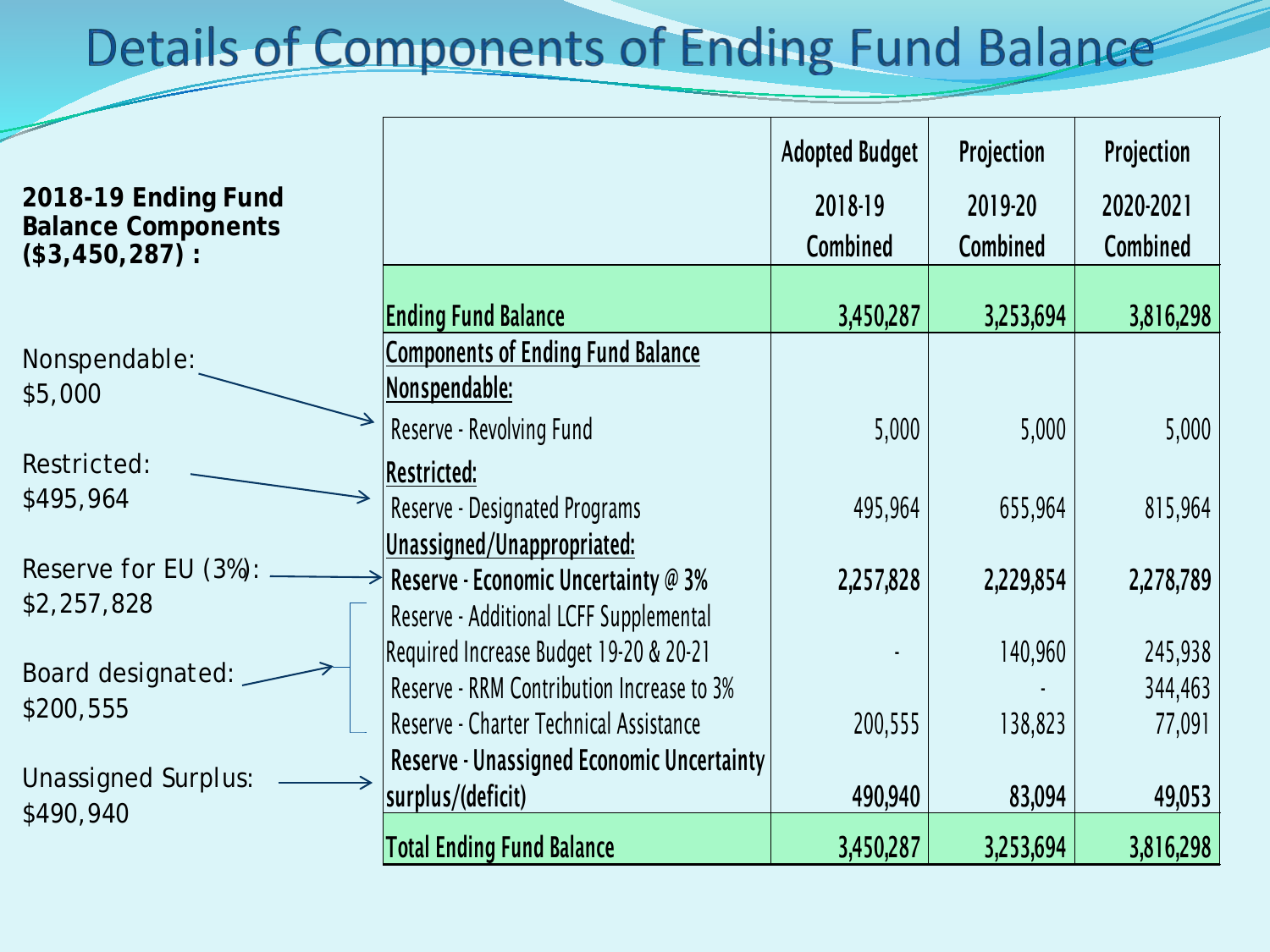## 2018-19 Adopted Budget - Other Funds

| 2018-19 ADOPTED BUDGET                              |            |                                          |           |                                       |                   |                     |               |  |
|-----------------------------------------------------|------------|------------------------------------------|-----------|---------------------------------------|-------------------|---------------------|---------------|--|
| <b>Beginning</b>                                    |            |                                          |           |                                       |                   |                     | <b>Ending</b> |  |
|                                                     |            | <b>Revenues</b>                          |           | <b>Expenditures</b>                   |                   | <b>Fund Balance</b> |               |  |
|                                                     |            |                                          |           |                                       |                   |                     |               |  |
|                                                     |            |                                          |           |                                       |                   |                     | 22,908        |  |
| \$                                                  | 9,917      | \$                                       |           | \$                                    |                   | \$                  | 9,917         |  |
| \$                                                  | 16,385     |                                          | 1,852,000 | \$                                    | 1,852,000         | \$                  | 16,385        |  |
|                                                     |            |                                          |           |                                       |                   |                     |               |  |
| \$                                                  | 519,370    | \$                                       | 5,000     | \$                                    | 150,000           | \$                  | 374,370       |  |
| \$                                                  | 29,431,217 |                                          |           | \$                                    | 44,762,090        | \$                  | 29,809,127    |  |
| \$                                                  | 570,867    | \$                                       | 512,000   | $\boldsymbol{\$}$                     | 922,137           | \$                  | 160,730       |  |
| \$                                                  | 409,434    | \$                                       | 8,000     | $\boldsymbol{\$}$                     |                   | \$                  | 417,434       |  |
| \$                                                  | 84,559     | \$                                       | 7,000     | $\boldsymbol{\$}$                     |                   | \$                  | 91,559        |  |
|                                                     |            |                                          |           |                                       |                   |                     |               |  |
| \$                                                  | 6,016,798  | \$                                       | 6,367,167 | \$                                    | 7,612,038         | \$                  | 4,771,927     |  |
| \$                                                  | 6,883      | \$                                       |           | \$                                    |                   | \$                  | 6,883         |  |
|                                                     |            |                                          |           |                                       |                   |                     | 161,708       |  |
| <b>Fund 40 - Special Reserve for Capital Outlay</b> | \$         | <b>Fund Balance</b><br>22,908<br>161,708 | \$        | 71,682<br>\$<br>\$45,140,000<br>2,000 | $\boldsymbol{\$}$ | 71,682<br>2,000     | \$            |  |